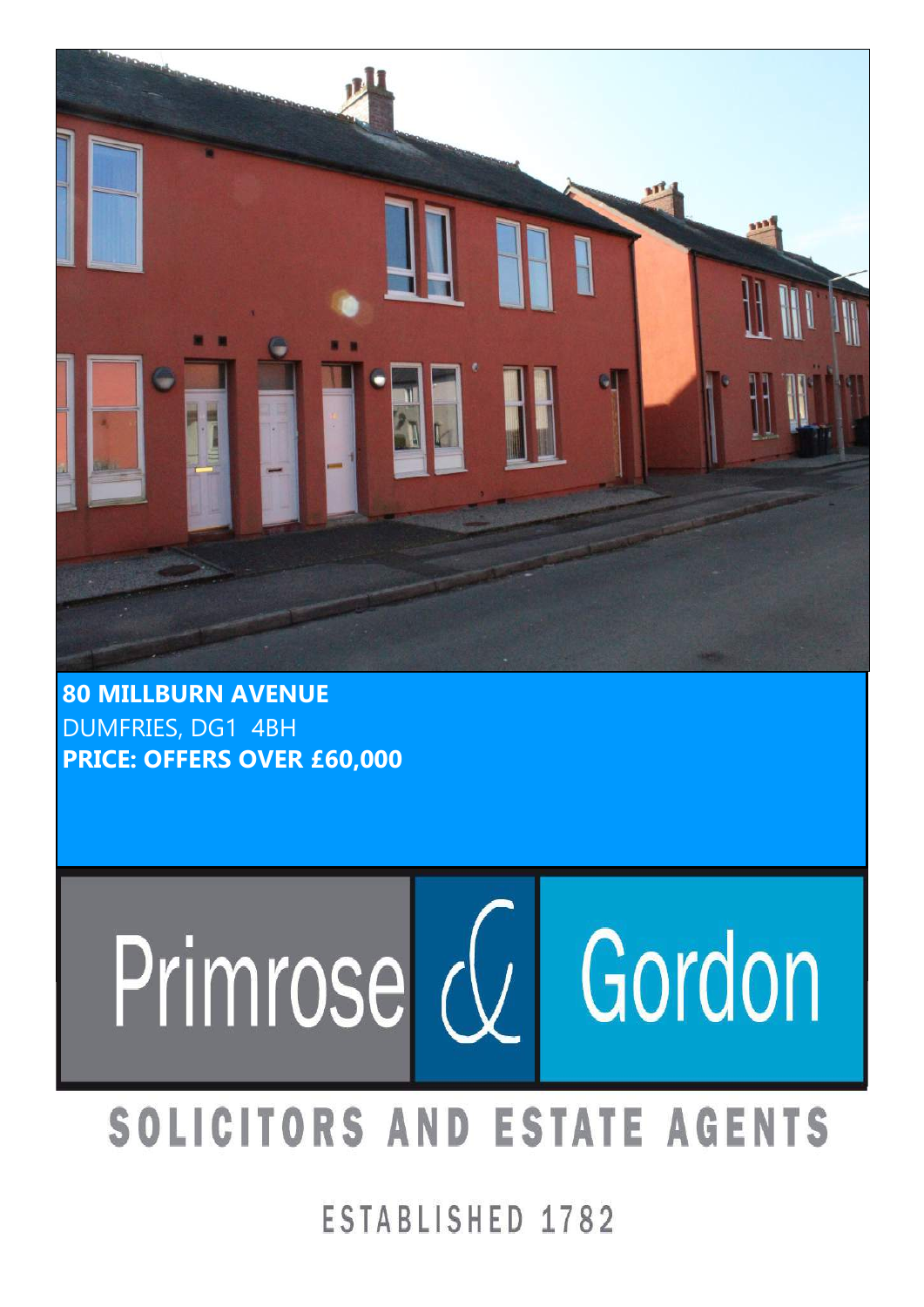

# Room dimensions:

Hall 2'10" x 10'05" (approx) Living Room 13'00" x 12'11" (approx) Home Report—www.packdetails.com Kitchen 9'04" x 8'07" (approx) REF: HR701549 Bedroom 1 9'08" x 12'10" (approx) **EPC** = **C** Shower Room 8'07" x 4'07" (approx)

Viewings are strictly by appointment only by telephoning the selling agents on 01387 267316. These will be carried out in line with current Covid-19 regulations.

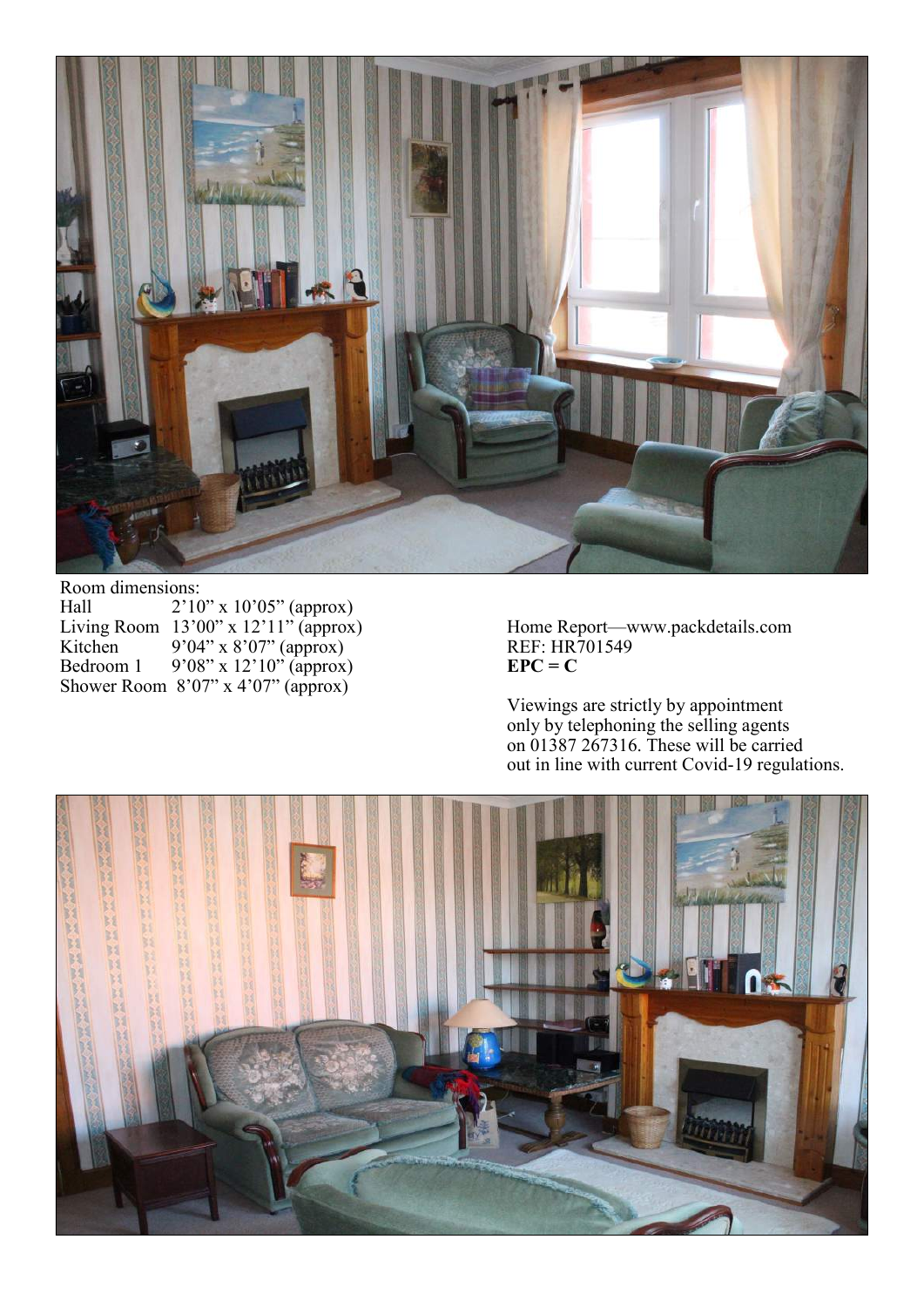Bright and spacious first floor, one bedroom flat situated in a popular residential area of Dumfries. Benefits from gas central heating, double glazing and shared drying green. The property is within a short walking distance of Dumfries town centre with schools and shopping facilities close by. The property is being sold with a sitting tenant. All furniture included in sale.

The accommodation comprises: communal stairs to first floor, entrance hall, loft hatch and doors to living room, kitchen and bedroom. Good sized living room with windows to front, electric fire with wooden mantel and marble hearth, two built-in cupboards, one shelved and the other with hanging rail and shelf. Fitted kitchen with wall and base units, sink with left hand drainer, window to side, extractor fan, parttiled, the property has an electric cooker, fridge, freezer and washing machine. Good size double bedroom with window to rear, fully furnished. Shower room with W.C., washhand basin and shower cubicle with Mira Sport shower, part tiled, window to rear, built-in cupboard housing Ideal boiler. Outside there is a shared garden laid to lawn to the rear with drying green.



## **SERVICES**

Mains water, electricity, gas and drainage.

#### **OFFERS**

Must be made in standard written Scottish Legal form to the Selling Agents. Prospective purchasers are strongly advised to register their interest in writing please with the Selling Agents Messrs. Primrose & Gordon so as to be notified of any Closing Date that may be fixed.

#### CONSUMER PROTECTION FROM UNFAIR TRADING REGULATIONS 2008:-

These particulars have been carefully prepared and are believed to be accurate but they are not guaranteed and prospective purchasers will be deemed to have satisfied themselves on all aspects of the property when they make an offer. We the Selling Agents, have not tested any services or items included in the sale (electrical, solid fuel, water, drainage or otherwise) and make no representation, express or implied, as to their condition. All measurements are approximate and for guidance only. Photographs are purely illustrative and not indicative of (a) the extent of the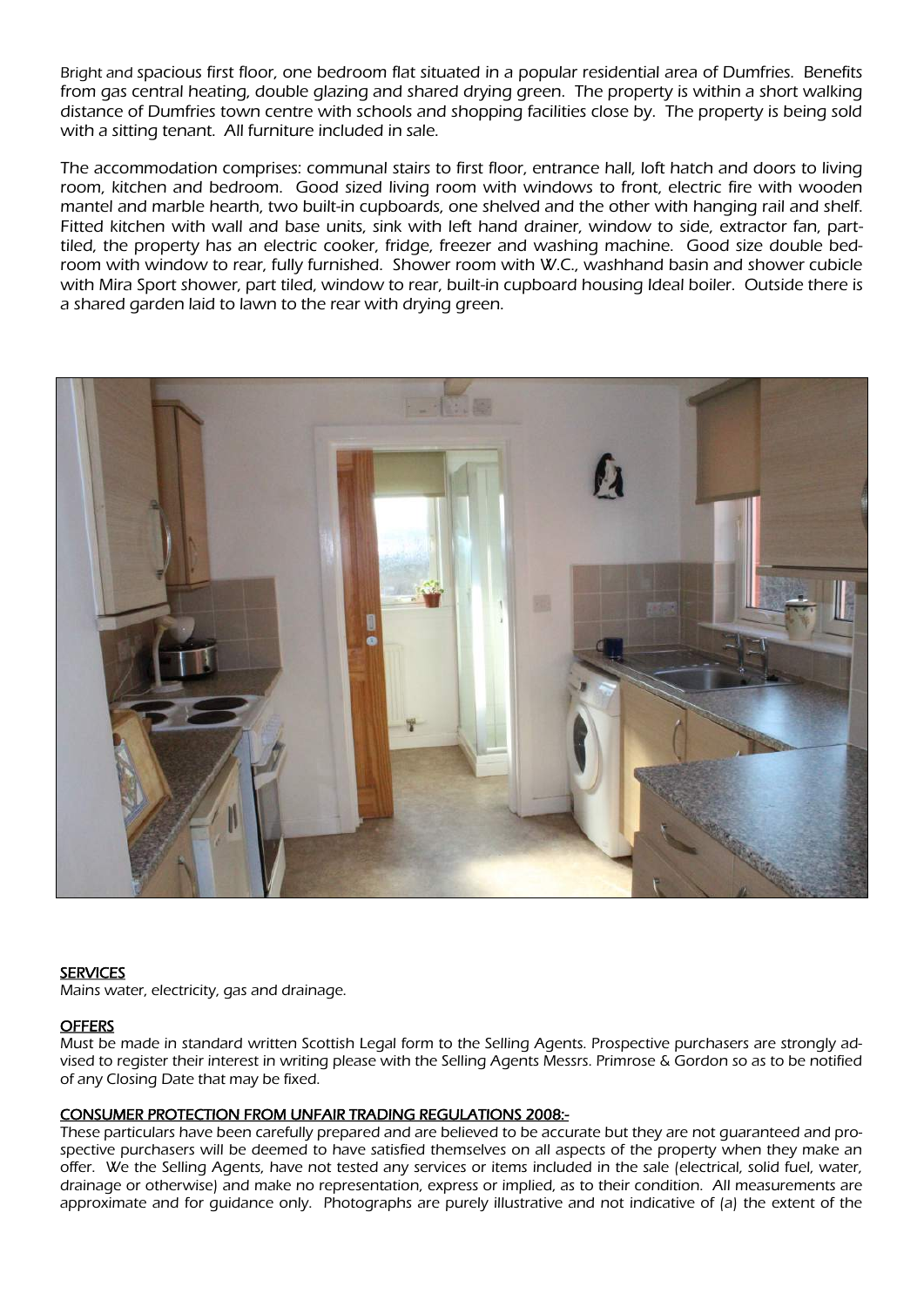



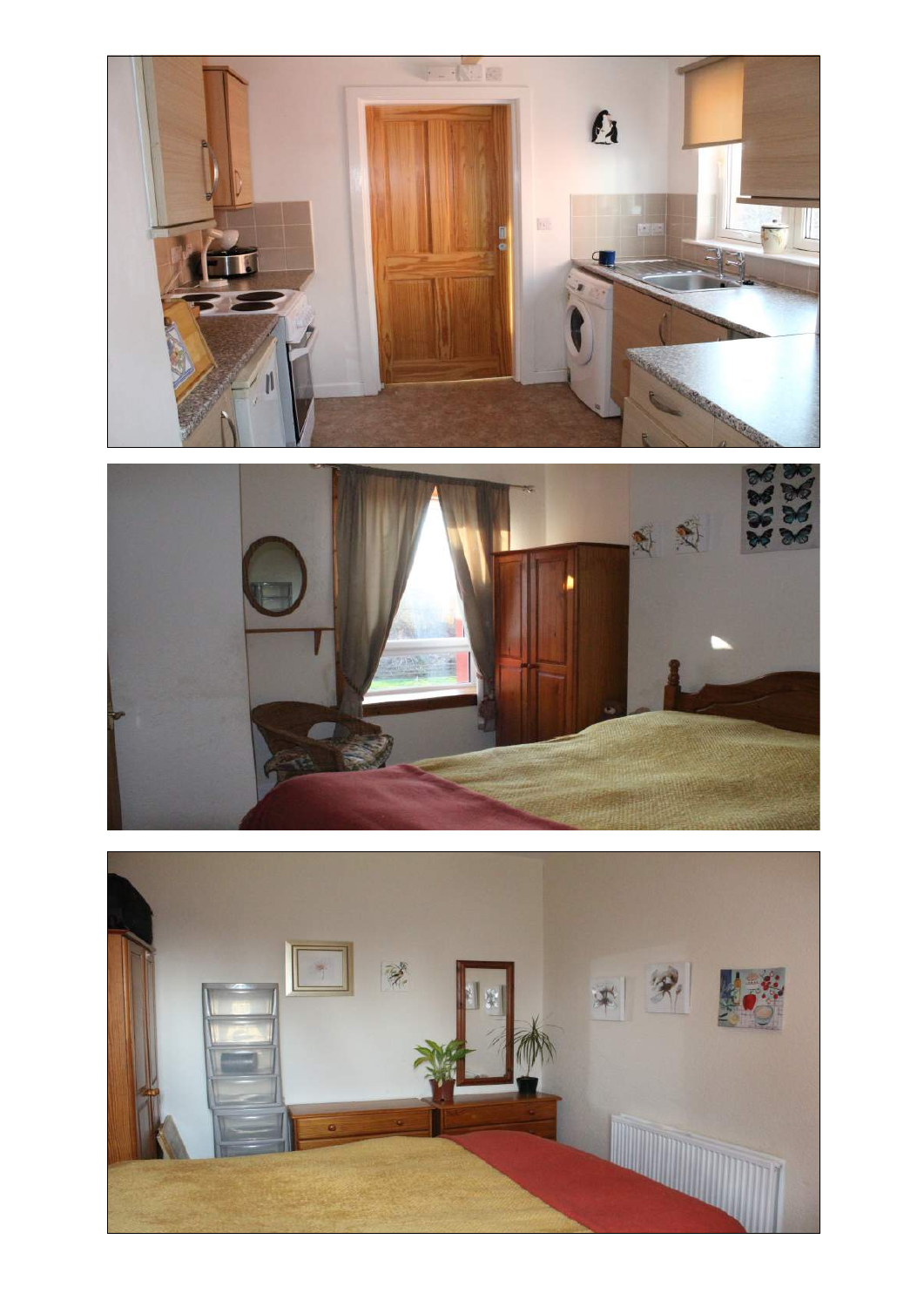